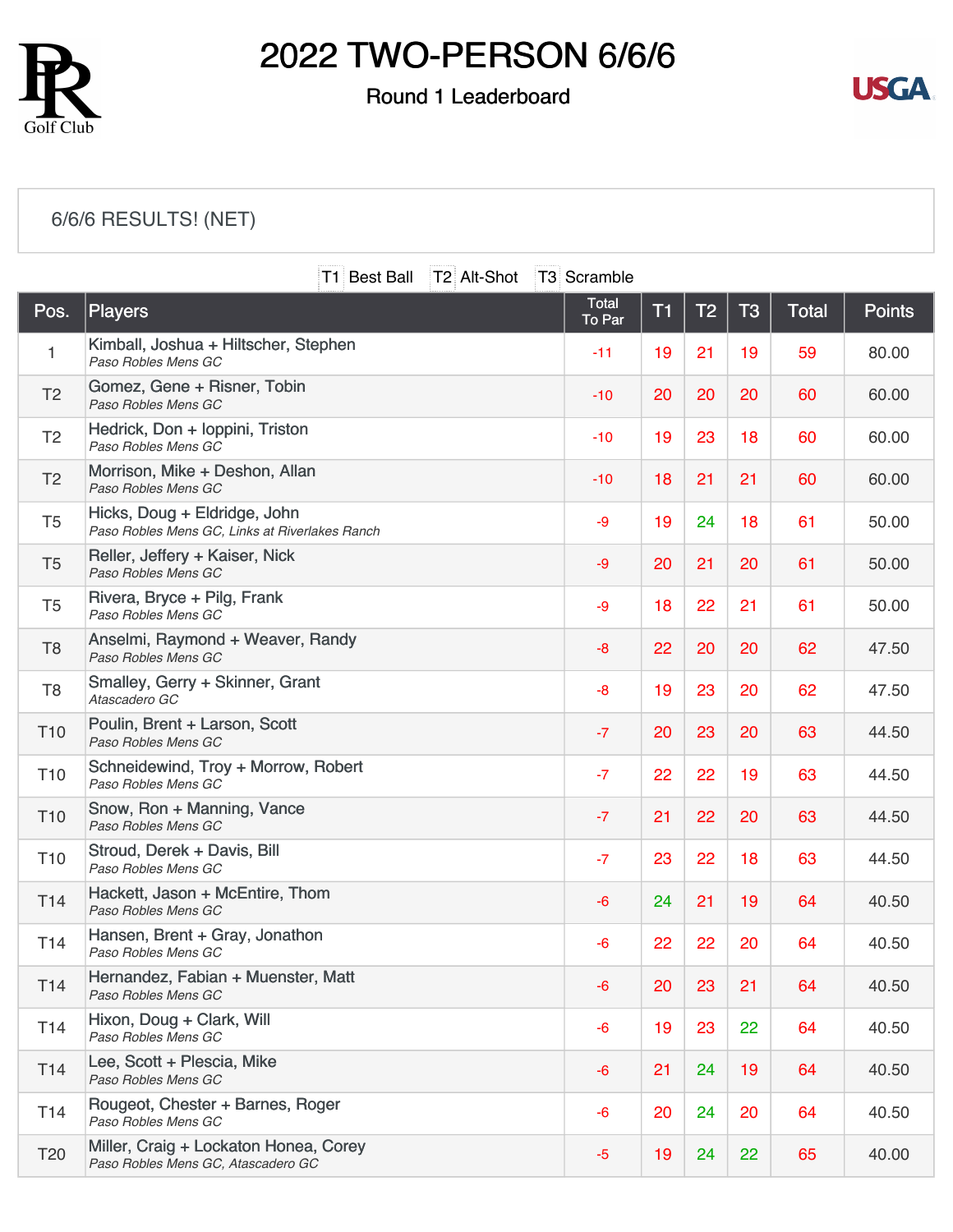

### Round 1 Leaderboard



| T <sub>20</sub>                        | Norton, Don + Roberts, Kevin<br>Paso Robles Mens GC                              | $-5$ | 22 | 25 | 18 | 65 | 40.00 |
|----------------------------------------|----------------------------------------------------------------------------------|------|----|----|----|----|-------|
| T <sub>20</sub>                        | Oneil, Jeff + Burlingame, Andy<br>Paso Robles Mens GC                            | $-5$ | 25 | 21 | 19 | 65 | 40.00 |
| T <sub>20</sub>                        | Yarbro, Stan + Sawyer, Charles<br>Paso Robles Mens GC                            | $-5$ | 22 | 23 | 20 | 65 | 40.00 |
| T <sub>24</sub>                        | Clew, David + Padilla, Milton<br>Paso Robles Mens GC                             | $-4$ | 22 | 23 | 21 | 66 | 40.00 |
| T <sub>24</sub>                        | Dueck, Tim + Hamon, Mark<br>Paso Robles Mens GC                                  | $-4$ | 21 | 24 | 21 | 66 | 40.00 |
| T <sub>24</sub>                        | Kaba, Doug + Livermore, Todd<br>Paso Robles Mens GC, Hunter Ranch GC             | $-4$ | 22 | 25 | 19 | 66 | 40.00 |
| T <sub>24</sub>                        | Wilson, Ralph + Wilson, Jeff<br>Paso Robles Mens GC                              | $-4$ | 24 | 22 | 20 | 66 | 40.00 |
| <b>T28</b>                             | Sabin, Casey + McNinch, John<br>Paso Robles Mens GC                              | $-3$ | 22 | 24 | 21 | 67 | 40.00 |
| T <sub>28</sub>                        | Youman, Jake + Arnold, John<br>Paso Robles Mens GC                               | $-3$ | 22 | 25 | 20 | 67 | 40.00 |
| <b>T30</b>                             | Armas, Randy + Davidson, Eddie<br>Atascadero GC                                  | $-2$ | 23 | 25 | 20 | 68 | 40.00 |
| T30                                    | Brown, Dennis + Shifflett, David<br>Paso Robles Mens GC                          | $-2$ | 21 | 24 | 23 | 68 | 40.00 |
| <b>T30</b>                             | Cohen, Ronnie + Tafolla, Marco<br>Paso Robles Mens GC, Foss Kern River Golf Club | $-2$ | 23 | 24 | 21 | 68 | 40.00 |
| <b>T30</b>                             | Smith, Chuck + Eppard, Clyde<br>Paso Robles Mens GC                              | $-2$ | 22 | 25 | 21 | 68 | 40.00 |
| <b>T30</b>                             | Tomooka, Brian + Stroud, Dewey<br>Rancho Maria Golf Club, Paso Robles Mens GC    | $-2$ | 23 | 26 | 19 | 68 | 40.00 |
| <b>T35</b>                             | Gonzalez, David + Eller, John<br>Paso Robles Mens GC                             | $-1$ | 21 | 27 | 21 | 69 | 40.00 |
| <b>T35</b>                             | Obermeyer, John + Obermeyer, Jack<br>Paso Robles Mens GC                         | $-1$ | 22 | 25 | 22 | 69 | 40.00 |
| <b>T37</b>                             | Cozart, Scott + Boswell, Jonathan<br>EClub North Bay, Paso Robles Mens GC        | Е    | 24 | 26 | 20 | 70 | 40.00 |
| <b>T37</b>                             | McCurdy, Michael + Webb, Evan<br>Paso Robles Mens GC                             | E.   | 25 | 26 | 19 | 70 | 40.00 |
| T39                                    | Marquez, Carlos + Ross, Steve<br>Paso Robles Mens GC                             | $+1$ | 21 | 28 | 22 | 71 | 40.00 |
| T39                                    | Villalobos, Bob + Brady, Suzy<br>Paso Robles Mens GC                             | $+1$ | 25 | 24 | 22 | 71 | 40.00 |
| <b>Total Points Allocated: 1766.00</b> |                                                                                  |      |    |    |    |    |       |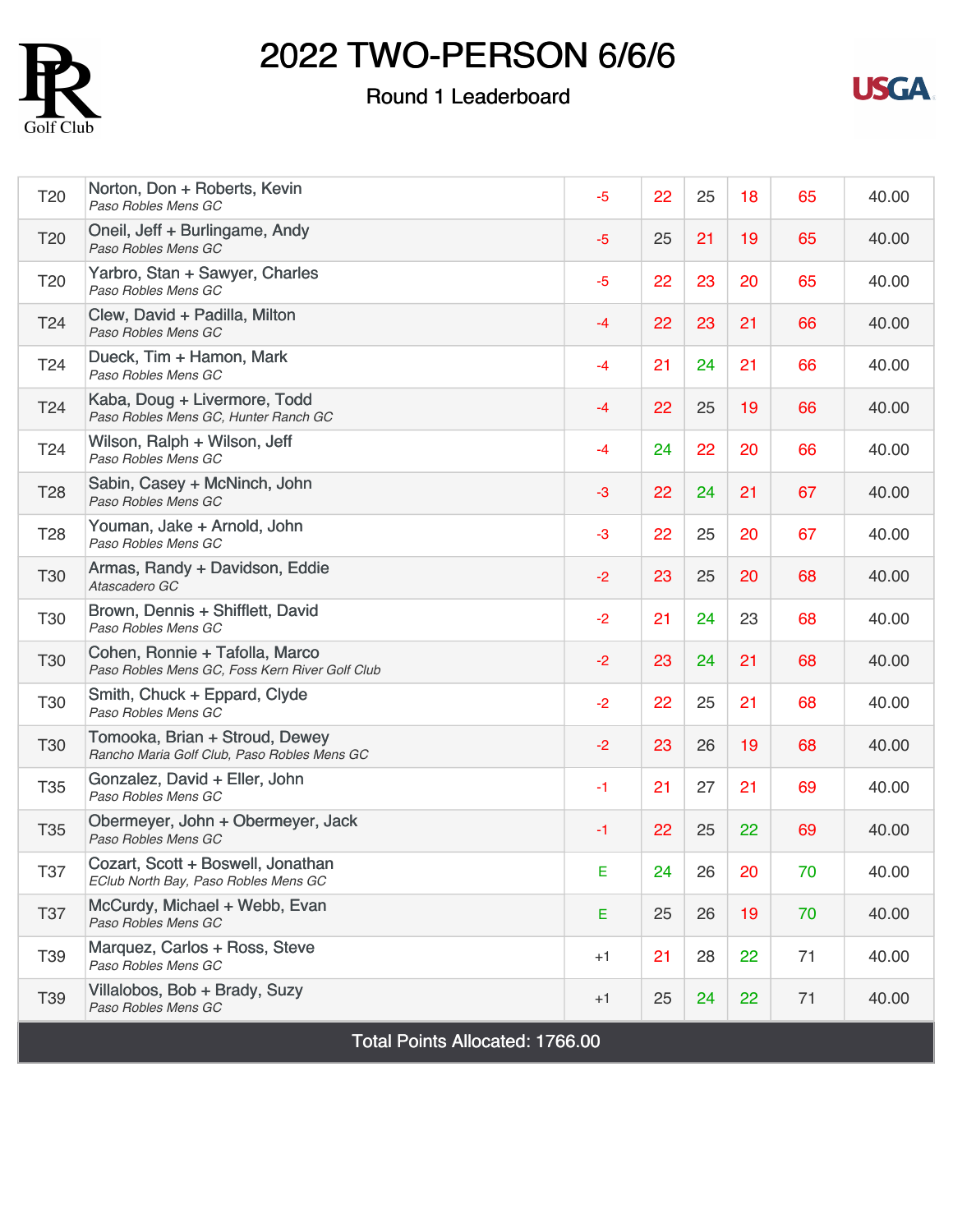

#### Round 1 Leaderboard



### [6/6/6 RESULTS! \(GROSS\)](https://static.golfgenius.com/v2tournaments/8474354911457361814?called_from=&round_index=1)

|                  | T1 Low Gross (Best Ball) Pair v. Field<br>T2 Low Gross (Alt. Shot) Pair v. Field<br>T3 Low Gross Scramble Pair v. Field |                        |    |                |           |       |               |
|------------------|-------------------------------------------------------------------------------------------------------------------------|------------------------|----|----------------|-----------|-------|---------------|
| Pos.             | <b>Players</b>                                                                                                          | <b>Total</b><br>To Par | T1 | T <sub>2</sub> | <b>T3</b> | Total | <b>Points</b> |
| $\mathbf{1}$     | Hedrick, Don + Ioppini, Triston<br>Paso Robles Mens GC                                                                  | -9                     | 20 | 23             | 18        | 61    | 80.00         |
| $\overline{c}$   | Reller, Jeffery + Kaiser, Nick<br>Paso Robles Mens GC                                                                   | $-8$                   | 21 | 21             | 20        | 62    | 68.00         |
| T <sub>3</sub>   | Hansen, Brent + Gray, Jonathon<br>Paso Robles Mens GC                                                                   | $-5$                   | 23 | 22             | 20        | 65    | 53.25         |
| T <sub>3</sub>   | Hicks, Doug + Eldridge, John<br>Paso Robles Mens GC, Links at Riverlakes Ranch                                          | $-5$                   | 21 | 26             | 18        | 65    | 53.25         |
| T <sub>3</sub>   | Kimball, Joshua + Hiltscher, Stephen<br>Paso Robles Mens GC                                                             | $-5$                   | 22 | 23             | 20        | 65    | 53.25         |
| T <sub>3</sub>   | Poulin, Brent + Larson, Scott<br>Paso Robles Mens GC                                                                    | $-5$                   | 21 | 24             | 20        | 65    | 53.25         |
| $\overline{7}$   | Gomez, Gene + Risner, Tobin<br>Paso Robles Mens GC                                                                      | $-4$                   | 22 | 23             | 21        | 66    | 49.00         |
| 8                | Smalley, Gerry + Skinner, Grant<br>Atascadero GC                                                                        | $-3$                   | 22 | 25             | 20        | 67    | 48.00         |
| $\boldsymbol{9}$ | Snow, Ron + Manning, Vance<br>Paso Robles Mens GC                                                                       | $-2$                   | 24 | 24             | 20        | 68    | 47.00         |
| T <sub>10</sub>  | Hackett, Jason + McEntire, Thom<br>Paso Robles Mens GC                                                                  | $-1$                   | 26 | 23             | 20        | 69    | 44.50         |
| T <sub>10</sub>  | Hernandez, Fabian + Muenster, Matt<br>Paso Robles Mens GC                                                               | $-1$                   | 23 | 25             | 21        | 69    | 44.50         |
| T <sub>10</sub>  | Stroud, Derek + Davis, Bill<br>Paso Robles Mens GC                                                                      | $-1$                   | 25 | 25             | 19        | 69    | 44.50         |
| T <sub>10</sub>  | Wilson, Ralph + Wilson, Jeff<br>Paso Robles Mens GC                                                                     | $-1$                   | 25 | 24             | 20        | 69    | 44.50         |
| T14              | Anselmi, Raymond + Weaver, Randy<br>Paso Robles Mens GC                                                                 | E                      | 24 | 24             | 22        | 70    | 40.50         |
| T14              | Armas, Randy + Davidson, Eddie<br>Atascadero GC                                                                         | E                      | 24 | 26             | 20        | 70    | 40.50         |
| T14              | Lee, Scott + Plescia, Mike<br>Paso Robles Mens GC                                                                       | E                      | 24 | 26             | 20        | 70    | 40.50         |
| T14              | Morrison, Mike + Deshon, Allan<br>Paso Robles Mens GC                                                                   | Е                      | 22 | 25             | 23        | 70    | 40.50         |
| T14              | Rivera, Bryce + Pilg, Frank<br>Paso Robles Mens GC                                                                      | Е                      | 23 | 25             | 22        | 70    | 40.50         |
| T <sub>14</sub>  | Rougeot, Chester + Barnes, Roger<br>Paso Robles Mens GC                                                                 | E                      | 23 | 26             | 21        | 70    | 40.50         |
| T <sub>20</sub>  | Clew, David + Padilla, Milton<br>Paso Robles Mens GC                                                                    | $+1$                   | 25 | 25             | 21        | 71    | 40.00         |